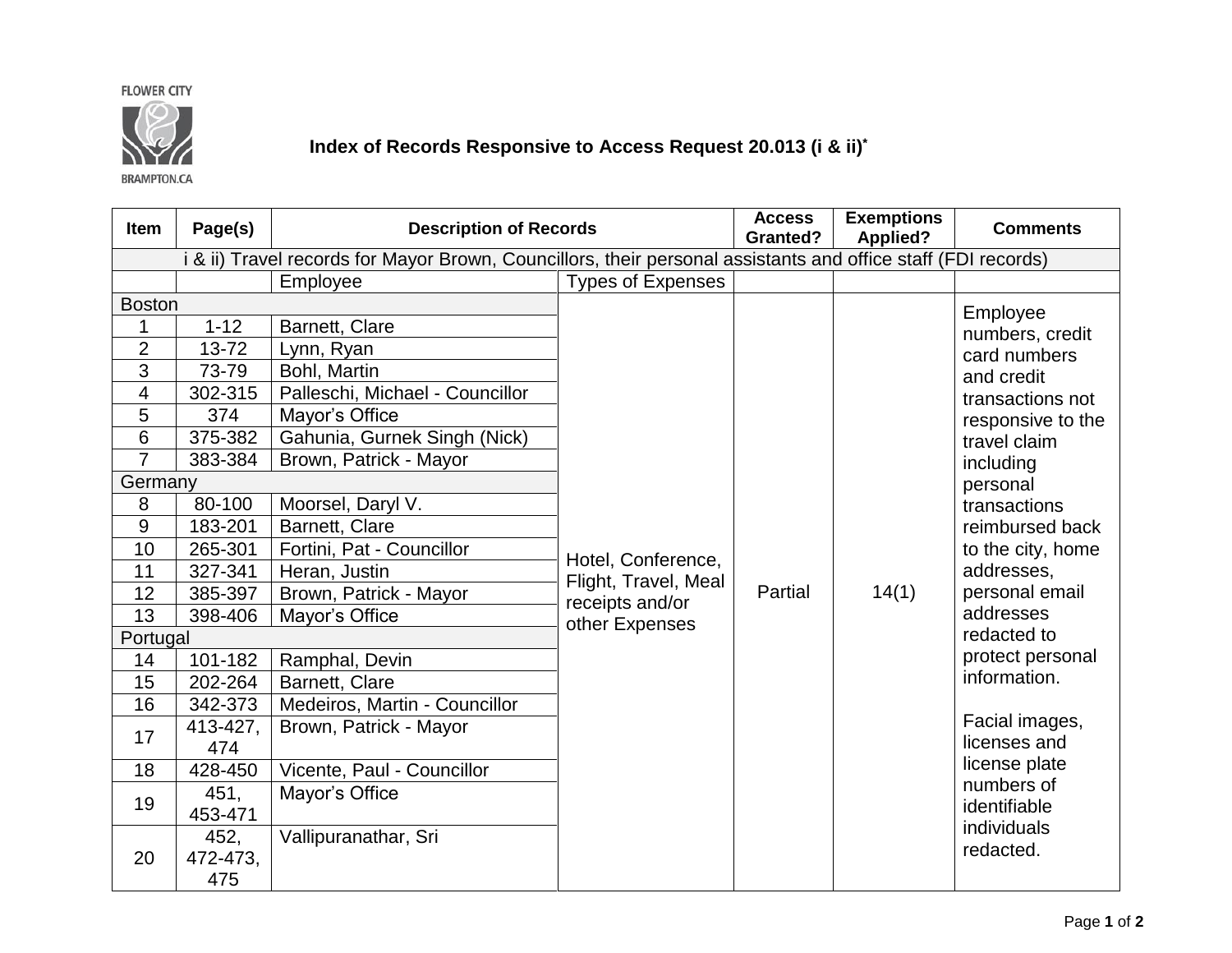



**Index of Records Responsive to Access Request 20.013 (i & ii) \***

**BRAMPTON.CA** 

 $\overline{a}$ 

| <b>Item</b>   | Page(s)         | <b>Description of Records</b>  |                                                                                 | <b>Access</b><br><b>Granted?</b> | <b>Exemptions</b><br><b>Applied?</b> | <b>Comments</b>                                                                                                                                                                                                                                      |
|---------------|-----------------|--------------------------------|---------------------------------------------------------------------------------|----------------------------------|--------------------------------------|------------------------------------------------------------------------------------------------------------------------------------------------------------------------------------------------------------------------------------------------------|
| Chicago       |                 |                                |                                                                                 |                                  |                                      |                                                                                                                                                                                                                                                      |
| 21            | 316-326         | Moorsel, Daryl V.              |                                                                                 |                                  |                                      |                                                                                                                                                                                                                                                      |
| India         |                 |                                |                                                                                 |                                  |                                      |                                                                                                                                                                                                                                                      |
| 22            | 407-410         | Barnett, Clare                 |                                                                                 |                                  |                                      |                                                                                                                                                                                                                                                      |
| 23            | 411-412         | Saini, Gulab                   |                                                                                 |                                  |                                      | Employee                                                                                                                                                                                                                                             |
| <b>Turkey</b> |                 |                                |                                                                                 |                                  |                                      | numbers, credit                                                                                                                                                                                                                                      |
| 24            | 476-487         | Dhillon, Amol                  |                                                                                 |                                  |                                      | card numbers                                                                                                                                                                                                                                         |
| 25            | 488-500         | Dhillon, Gurpreet - Councillor |                                                                                 |                                  |                                      | and credit                                                                                                                                                                                                                                           |
| Spain         |                 |                                |                                                                                 |                                  |                                      | transactions not                                                                                                                                                                                                                                     |
| 26            | 413,<br>501-502 | Alam, Astawa                   | Hotel, Conference,<br>Flight, Travel, Meal<br>receipts and/or<br>other Expenses | Partial                          | 14(1)                                | responsive to the<br>travel claim,<br>home addresses,<br>personal email<br>addresses<br>redacted to<br>protect personal<br>information.<br>Facial images,<br>licenses and<br>license plate<br>numbers of<br>identifiable<br>individuals<br>redacted. |

 <sup>\*</sup> A digital copy of all expense reports and invoices related to travel outside of Canada for the period from February 1, 2019, to present for: i) Mayor Patrick Brown, his personal assistants and office staff; ii) all Councillors, their personal assistants and office staff; and, iii) all City staff.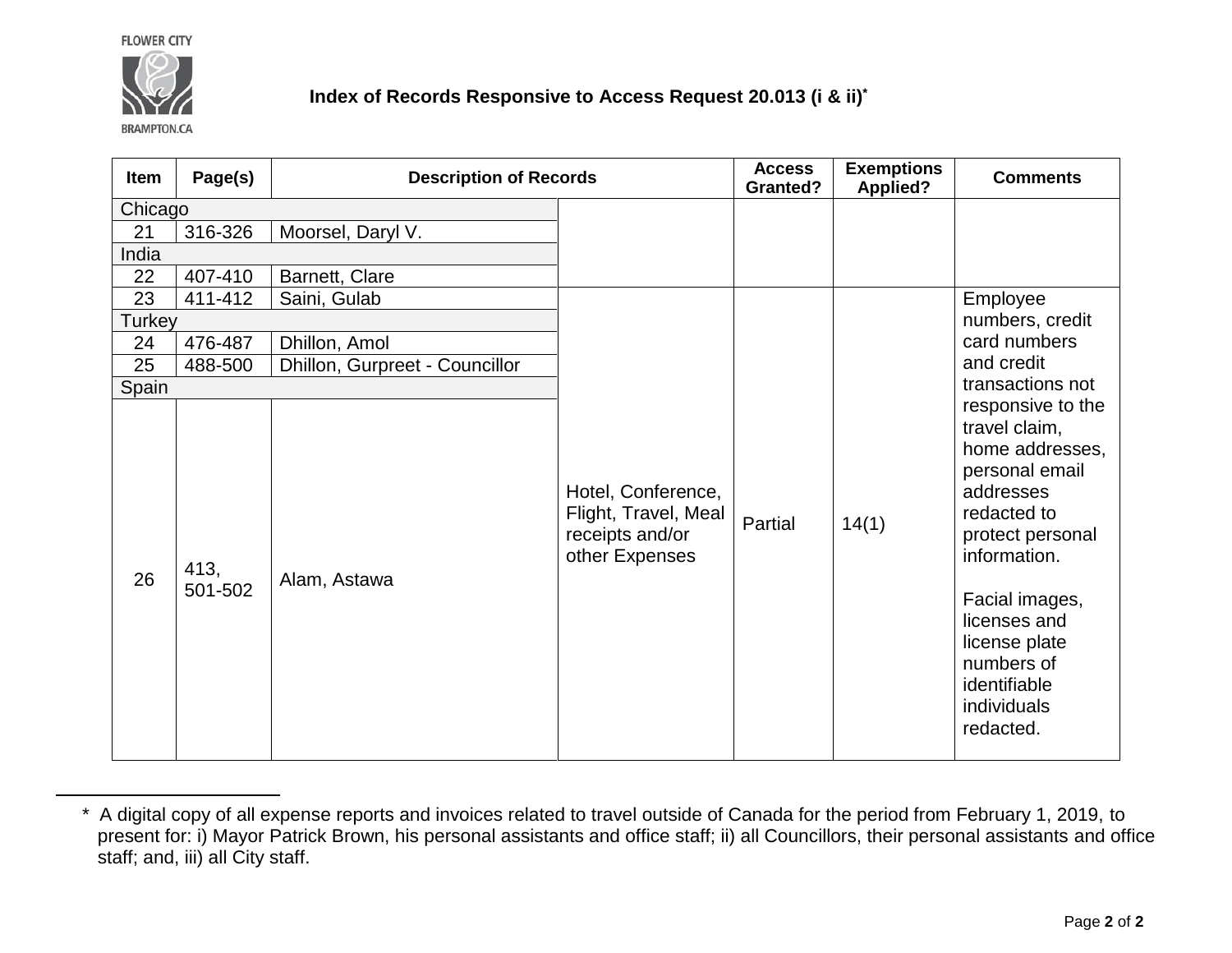



## **Index of Records Responsive to Access Request 20.013 (iii)\***

**BRAMPTON.CA** 

| Item                                                                                                       | Page(s)  | <b>Description of Records</b> | <b>Access</b><br><b>Granted?</b> | <b>Exemptions</b><br><b>Applied?</b>                                                    | <b>Comments</b> |                                                                                               |
|------------------------------------------------------------------------------------------------------------|----------|-------------------------------|----------------------------------|-----------------------------------------------------------------------------------------|-----------------|-----------------------------------------------------------------------------------------------|
| iii) Expense Reports and Invoices for all City Staff related to travel outside of Canada Feb 1/19-present. |          |                               |                                  |                                                                                         |                 |                                                                                               |
|                                                                                                            |          | Employee                      | <b>Types of Expenses</b>         |                                                                                         |                 |                                                                                               |
| 1                                                                                                          | $1 - 33$ | Balasubramanian, Prem         |                                  |                                                                                         |                 |                                                                                               |
| $\overline{2}$                                                                                             | 34-79    | Latchford, Bill               |                                  |                                                                                         |                 |                                                                                               |
| 3                                                                                                          | 80-85    | Gould, Andrew                 |                                  |                                                                                         |                 |                                                                                               |
| 4                                                                                                          | 86-105   | Parks, Mike                   |                                  |                                                                                         |                 |                                                                                               |
| 5                                                                                                          | 106-132  | Evans, Susan                  |                                  |                                                                                         |                 |                                                                                               |
| 6                                                                                                          | 133-172  | Barrett, Amanda               |                                  |                                                                                         |                 |                                                                                               |
| $\overline{7}$                                                                                             | 173-208  | McSkimming, Alexis            |                                  |                                                                                         |                 |                                                                                               |
| 8                                                                                                          | 209-270  | Prosser, Jackie               |                                  |                                                                                         |                 | Employee numbers, credit card                                                                 |
| 9                                                                                                          | 271-283  | Gill, Ravneet                 |                                  |                                                                                         |                 | numbers and credit transactions                                                               |
| 10                                                                                                         | 284-314  | Fortuna, Tony                 |                                  |                                                                                         |                 | not responsive to the travel claim,                                                           |
| 11                                                                                                         | 315-321  | Tracogna, Deborah             |                                  |                                                                                         |                 | home addresses, personal email<br>addresses redacted to protect<br>personal information.      |
| 12                                                                                                         | 322-348  | Kulson, Katherine             |                                  | Hotel, Conference,<br>Flight, Travel, Meal<br>14(1)<br>Partial<br>receipts and/or other |                 |                                                                                               |
| 13                                                                                                         | 349-363  | Sadiq, Aftab                  |                                  |                                                                                         |                 |                                                                                               |
| 14                                                                                                         | 364-393  | Cox, Trevor                   |                                  |                                                                                         |                 |                                                                                               |
| 15                                                                                                         | 394-433  | Espinosa, Gustova             | <b>Expenses</b>                  |                                                                                         |                 | Facial images, licenses and<br>license plate numbers of<br>identifiable individuals redacted. |
| 16                                                                                                         | 434-472  | Raghunath, Ravikiran          |                                  |                                                                                         |                 |                                                                                               |
| 17                                                                                                         | 473-513  | Fearon, Michelle              |                                  |                                                                                         |                 |                                                                                               |
| 18                                                                                                         | 514-522  | Nixon, Dave                   |                                  |                                                                                         |                 |                                                                                               |
| 19                                                                                                         | 523-530  | Boyes, Bill                   |                                  |                                                                                         |                 |                                                                                               |
| 20                                                                                                         | 531-535  | Herring, Jack                 |                                  |                                                                                         |                 |                                                                                               |
| 21                                                                                                         | 536-551  | Fortuna, Tony                 |                                  |                                                                                         |                 |                                                                                               |
| 22                                                                                                         | 552-592  | Commeford, Adam               |                                  |                                                                                         |                 |                                                                                               |
| 23                                                                                                         | 593-616  | Azizi, Ilir                   |                                  |                                                                                         |                 |                                                                                               |
| 24                                                                                                         | 617-694  | Pulnicki, Eric                |                                  |                                                                                         |                 |                                                                                               |
| 25                                                                                                         | 695-728  | Romano, John                  |                                  |                                                                                         |                 |                                                                                               |
| 26                                                                                                         | 729-741  | Delchev, Daniel               |                                  |                                                                                         |                 |                                                                                               |